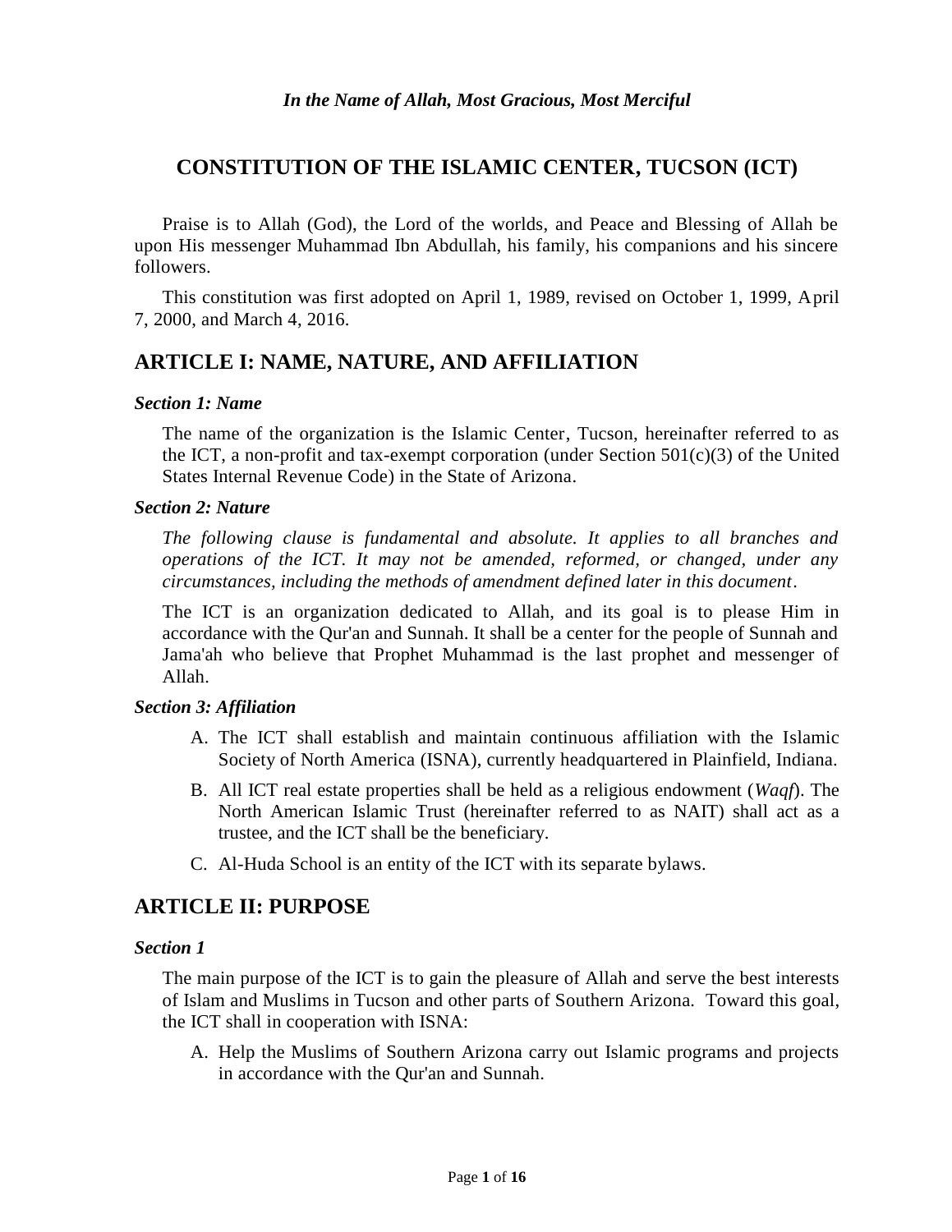- B. Assist Muslims in organizing themselves for the entire spectrum of Islamic activities including, but not limited to, charitable, social, cultural, religious, and educational activities.
- C. Strengthen fraternal bonds and brotherly relations among Muslims.
- D. Mobilize and coordinate human and material resources in Muslim communities.
- E. Promote friendly relations and understanding between Muslims and non-Muslims in accordance with the teachings of the Qur'an and Sunnah.
- F. Endeavor to make Islamic teachings known to Muslims and non-Muslims, as in the Qur'an and Sunnah.
- G. Promote cooperation with other recognized Muslim organizations on state, regional, and national [levels,](http://levels.in/) in accordance with the guidelines of the Qur'an and Sunnah.

#### *Section 2*

Real estate purchased by and donated to the ICT shall be held as a religious endowment (*Waqf*), in accordance with the Trust Agreement. NAIT shall act as a trustee, and the ICT shall be the beneficiary, pursuant to the terms of the Trust Agreement.

#### *Section 3*

The ICT shall maintain an office on the premises of the Center. The ICT welcomes cooperation and interaction with other Islamic organizations that serve the Muslim community of Tucson (e.g., Muslim Students Associations, etc.), in accordance with the teachings of Islam and subject to the guidelines of the ICT Constitution. Such organizations may be allowed to maintain offices, request funds, and conduct activities on the premises of the ICT, with the explicit permission of the Board of Directors of the ICT.

## **ARTICLE III: ORGANIZATIONAL STRUCTURE**

The ICT shall be composed of the following three entities, which are governed by this constitution.

- A. The General Assembly (GA).
- B. The Board of Directors (BOD).
- C. The Shura Council (SC).

## **ARTICLE IV: MEMBERSHIP**

#### *Section 1: Membership Requirements*

- A. To be eligible for membership in the ICT, an individual must satisfy all of the following requirements:
	- 1. Must be a Muslim from the Sunnah and Jama'ah.
	- 2. Must believe that Prophet Muhammad is the last prophet and messenger of Allah.
	- 3. Must be a resident of Southern Arizona.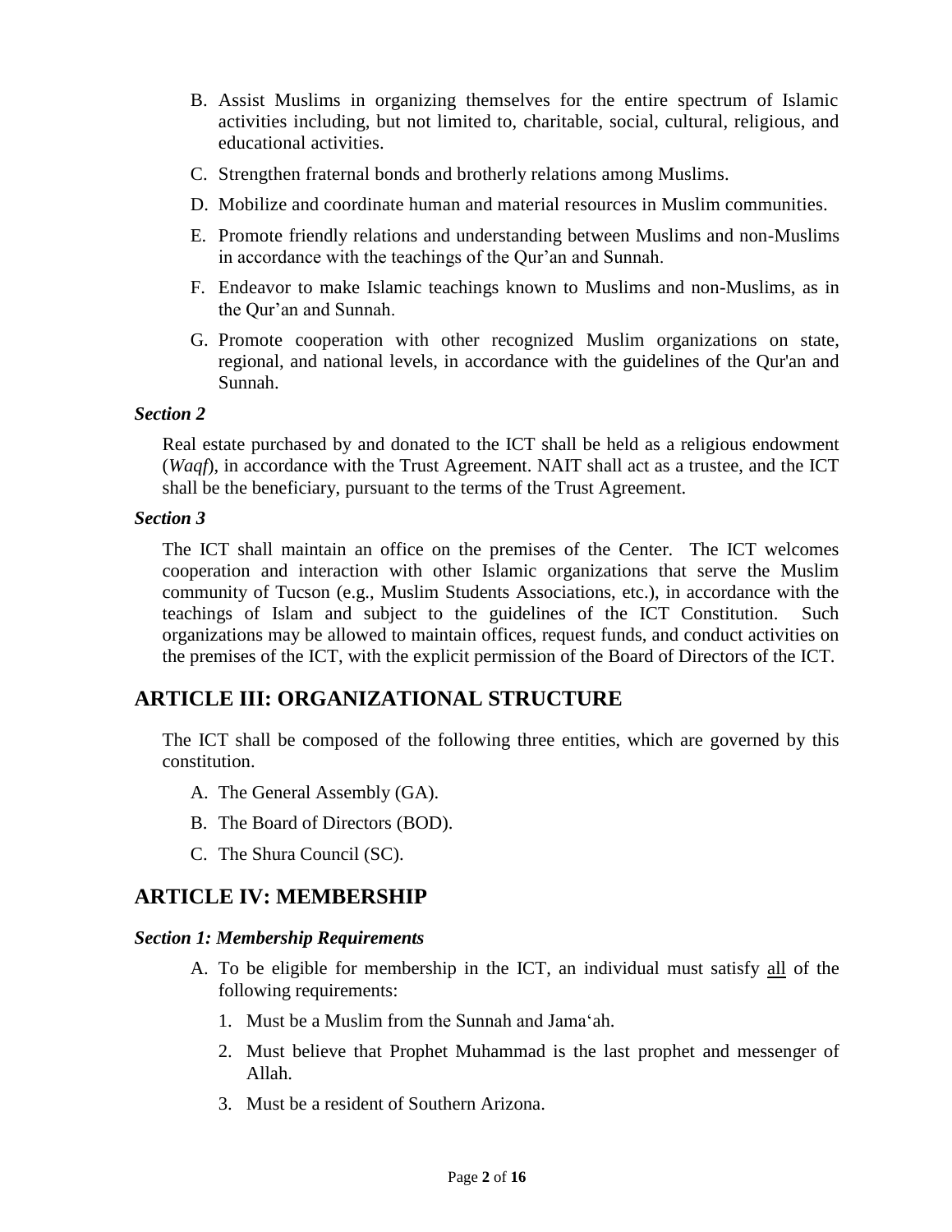- 4. Must have generally acceptable practices and sound Islamic beliefs, as prescribed in the Qur'an and Sunnah.
- 5. Must be 17 years of age or older.
- B. Acceptance of the ICT membership shall constitute the member's agreement to strictly abide by and support the goals, objectives, constitution, rules and regulations of the ICT.
- C. A member of the ICT cannot be a member of or affiliated with any group, club, or organization that is illegal in the United States or known to have enmity toward Islam or Muslims.
- D. All Muslims who were registered as members of the ICT prior to the adoption of this revision of the constitution are retroactively considered members.
- E. Only members have the right to vote.
- F. The membership enrollment shall always be open except for thirty days prior to any ICT elections.
- G. The Board of Directors and office staff shall maintain an updated list of members.
- H. There is no membership fee at the ICT.
- I. Members will forfeit their membership if they no longer meet the requirements specified above in Article IV, Section 1 (A).
- J. Members shall constitute the General Assembly of the ICT.

## *Section 2: Membership Application Process*

- A. To apply for membership, a person must complete an ICT membership application form, which is available in the ICT office.
- B. Applications shall be reviewed by the Board of Directors, who will accept or reject them in accordance with the eligibility requirements provided in this constitution (See Article IV, Section 1).

## *Section 3: Membership Suspension/Cancellation*

- A. A member may have his membership suspended or cancelled if such a member is found in violation of Islamic principles or the rules and regulation of the ICT, or is involved in activities that harm or misrepresent Islam, the ICT, or the Muslim community of Southern Arizona.
- B. The BOD shall formally and in writing notify the member in question on its intent to initiate suspension or cancellation procedures. Reasons for this decision and the appeal process shall be explained. In case of suspension the length of suspension shall be clarified.
- C. The member in question may appeal the membership suspension or cancellation decision in writing within fourteen calendar days from his/her notification date. The written appeal must be submitted to the secretary of the BOD. Additionally, the Shura Council may also be requested by either party to mediate.
- D. If all appeals or mediations fail, the BOD can finalize the suspension or membership cancellation by a simple majority.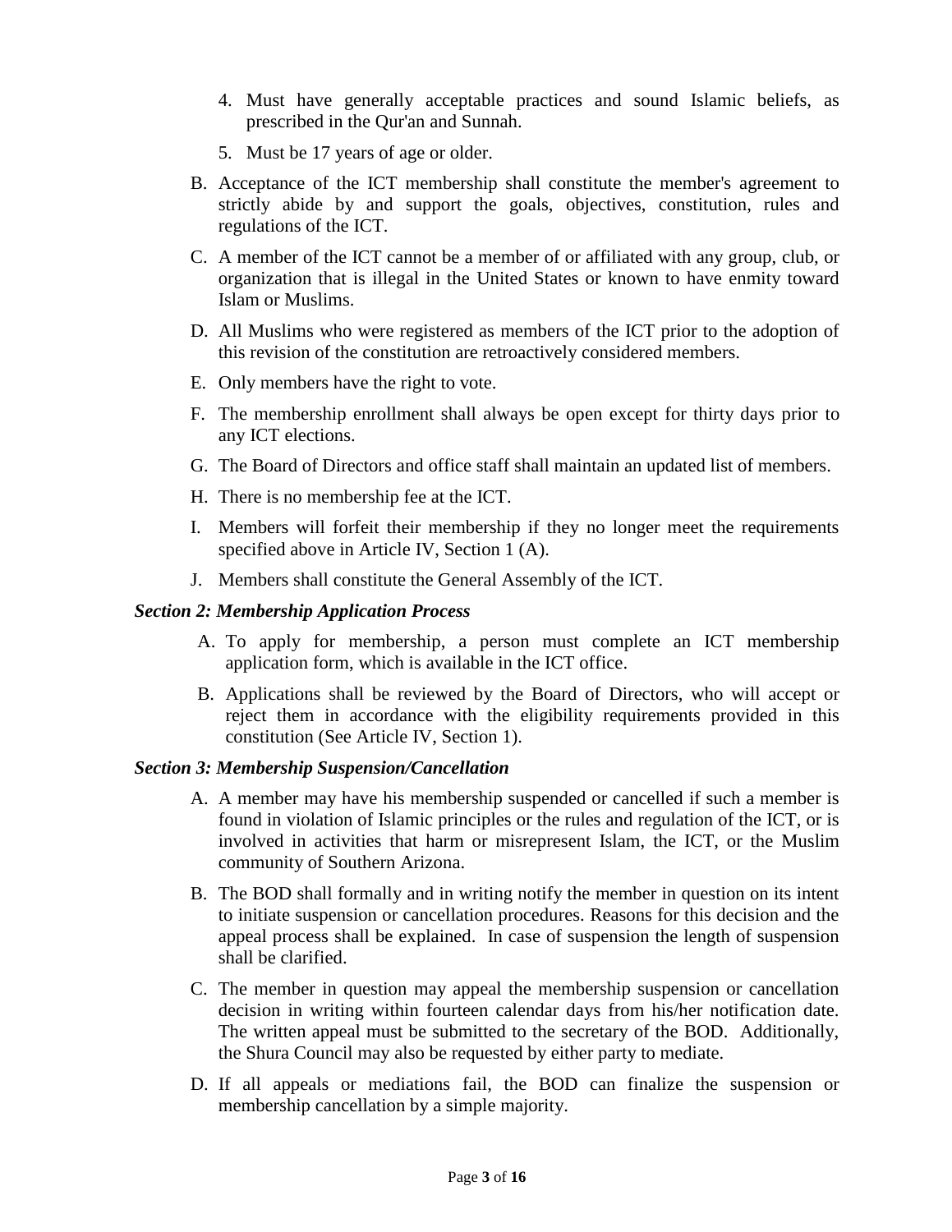### *Section 4: Member Grievance Process*

Any member or employee of the ICT may submit a letter of grievance to the Shura Council, who will review the grievance and respond to the member within fourteen calendar days of receipt of the letter.

# **ARTICLE V: GENERAL ASSEMBLY**

### *Section l: Composition and Function*

The General Assembly shall consist of ICT members. Its functions include:

- A. Electing the Board of Directors.
- B. Nominating members of the Shura Council.
- C. Consulting with the BOD during the hiring process of an Imam.
- D. Approving all real-estate and construction projects, as well as financial transactions in excess of \$50,000. Two-thirds of the members present at the General Assembly meeting must vote in favor of these projects and transactions for them to take place.
- E. Approving constitutional amendments.

### *Section 2: Meetings*

- A. At least two regular meetings of the General Assembly shall be held during each calendar year. These meetings shall be called for by the Chair of the Board of Directors.
- B. Voting shall only occur at a General Assembly Meeting if the BOD proposes a real-estate or construction project, a financial transaction in excess of \$50,000, or if there is a proposed constitutional amendment. (See Article XI, below.)
- C. Special meetings of the General Assembly may be called for either by the Board of Directors or through a petition submitted to the BOD and that is signed by a minimum of fifty (50) voting members.
- D. Notice of regular and special General Assembly meetings shall be posted online and on the bulletin board at least two weeks in advance, and shall also be announced after each Friday prayer leading to the meeting date.
- E. If voting is expected to take place during a regular/special General Assembly meeting, then the presence of one-third of all ICT voting members is required to establish a quorum. If the first attempt to hold such a meeting fails to achieve a quorum, a second meeting shall be called for within two weeks. The second meeting shall constitute a quorum regardless of the number of voting members present.
- F. General Assembly meetings that do not involve voting (e.g., intended for informational purposes) require no quorum.
- G. Decisions shall be made by a simple majority of the voting members present at a quorum meeting, unless otherwise specified in this constitution. In case of a tie vote, the side of the Chair of the Board of Directors shall prevail.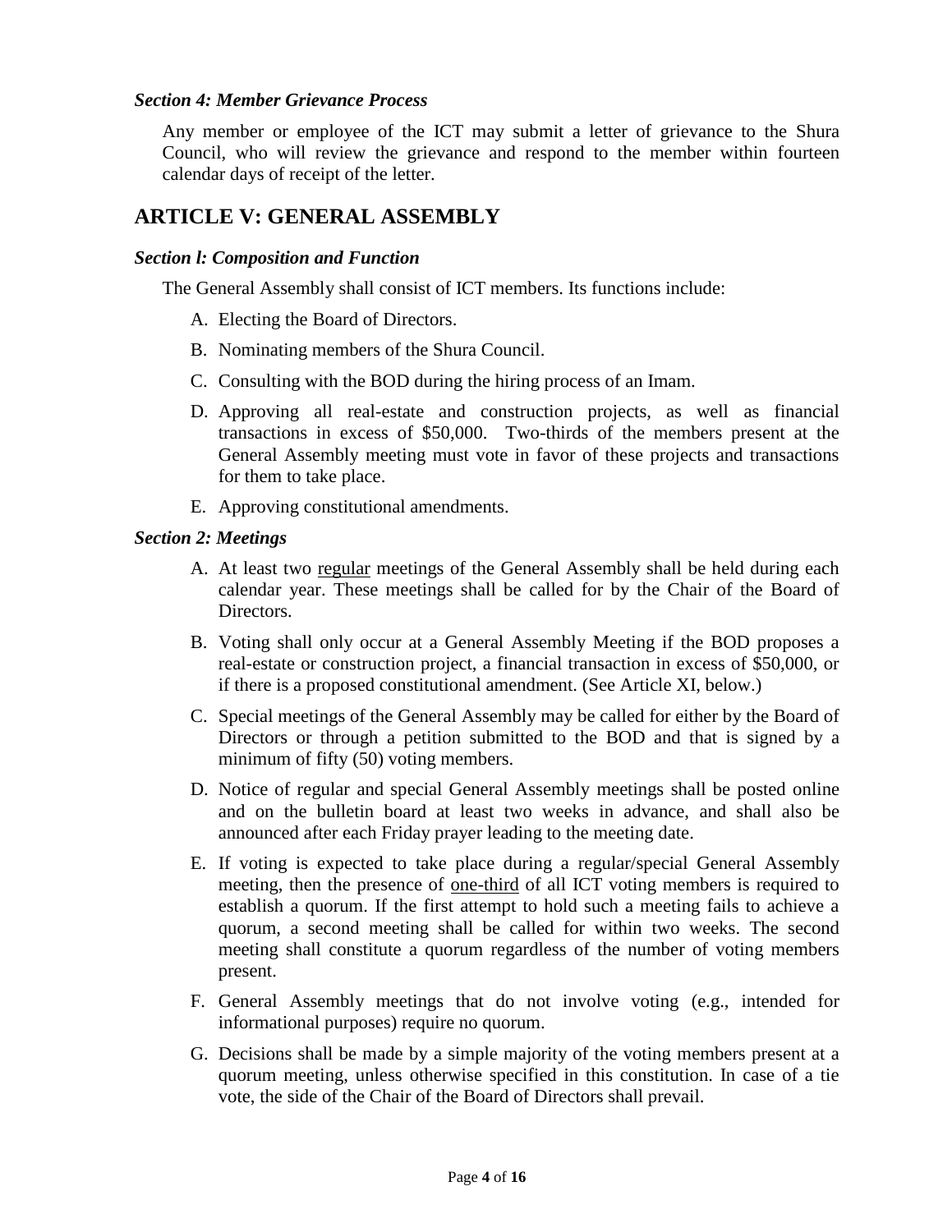# **ARTICLE VI: BOARD OF DIRECTORS**

### *Section 1: Composition*

- A. The Board of Directors (BOD) shall be composed of nine voting members.
- B. The nine voting members of the BOD shall be elected by the General Assembly every three years at the regular election time (See Article IX).
- C. A newly elected BOD must hold its first meeting within two weeks after the election. This meeting will be organized by the Chair of the Election Committee (See Article IX), who will act as a moderator without any voting rights. The Chair of the Election Committee shall leave the meeting after the Board elects its Chair, Vice Chair, Secretary, and Treasurer.
- D. In its first meeting, the new BOD will elect its Chair, Vice Chair, Secretary, and Treasurer from among the members of the Board. This election process will be moderated by the Chair of the Election Committee. No member of the Board may serve as Chair or Vice Chair for more than two consecutive terms.
- E. The Chair and Treasurer of the BOD cannot be related by marriage or close kinship.
- F. The remaining positions on the BOD will be determined through discussion among the BOD members in the initial meeting and may change during the term of the BOD.
- G. Each year, the BOD shall complete an internal self-evaluation and make adjustments to its leadership as needed.

### *Section 2: Function*

- A. The BOD is the sole administrative authority in the ICT. Its decisions are binding on all committees and people working at the ICT.
- B. The BOD sets the general vision, regulations, and policies of the ICT.
- C. The BOD is responsible for proposing the annual budget of the ICT, in consultation with the Shura Council.
- D. The hiring of an Imam shall be conducted by the BOD, taking into consideration the recommendations of the ad hoc Imam Search Committee, the Shura Council, and the members of the ICT.
- E. After the mediation and consent of the Shura Council, the BOD may terminate the appointment of the Imam of the ICT.
- F. The BOD shall hire a Certified Public Accountant (CPA) to examine the financial records of the ICT.
- G. The BOD is responsible for setting up plans to create new projects and to develop resources in order to support financially the ICT and its projects.
- H. The BOD must maintain minutes of all its meetings. These minutes must be shared with the Shura Council.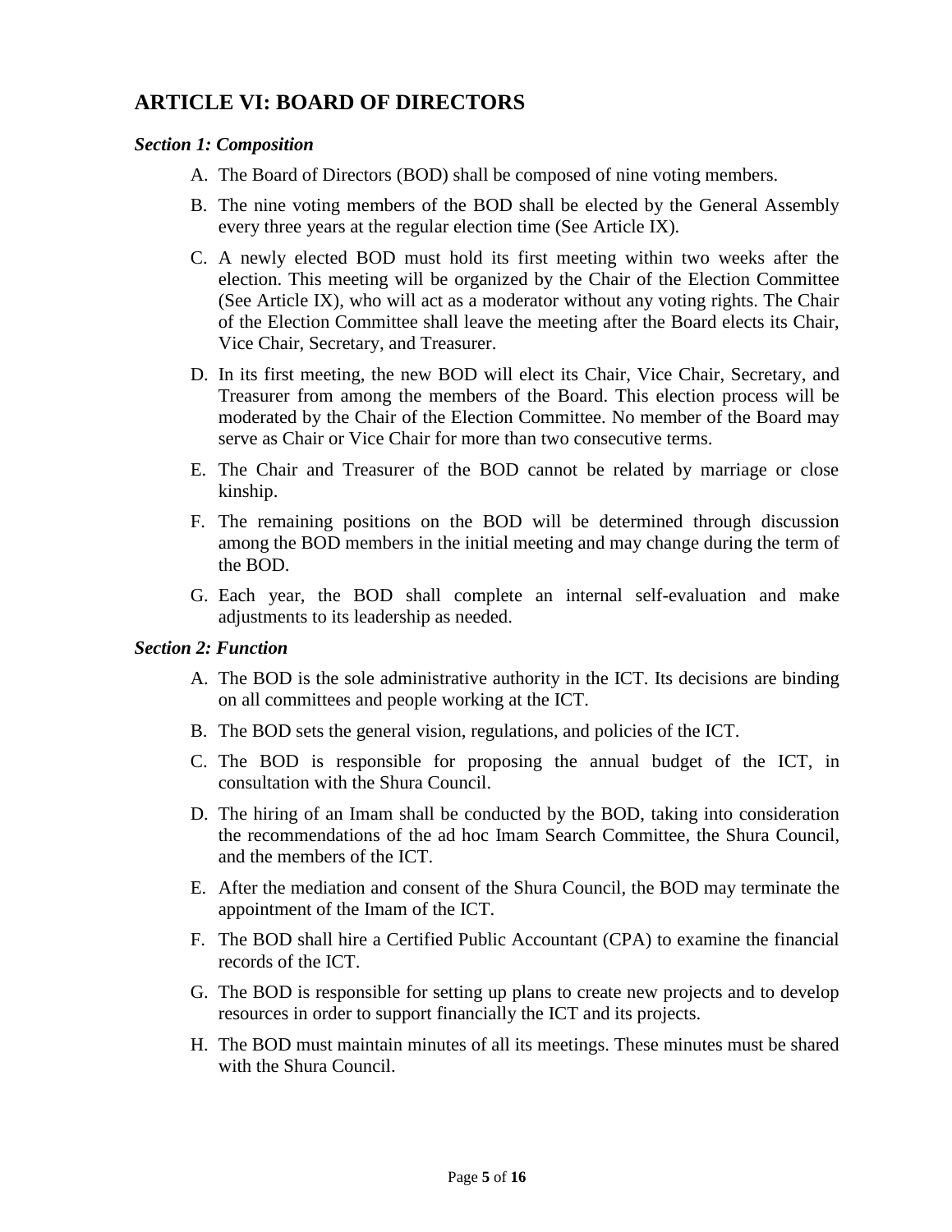- I. An outgoing BOD shall transfer all minutes, bank accounts, documents, and any ICT-related business to the newly elected Board no later than one month following the election.
- J. Interprets the ICT constitution and ensures its implementation, in consultation with the Shura Council.
- K. Appoints any ad hoc committees it sees fit to accomplish its goals and objectives.

## *Section 3: Meetings and Procedures*

- A. The BOD shall meet at least once every month.
- B. The presence of five BOD members shall constitute a quorum.
- C. Special BOD meetings may be called for upon the request of three or more members of the Board, or upon the request of the Chair. Such meetings must take place within fourteen calendar days following the request.
- D. The Vice Chair of the Board shall notify BOD members of all upcoming regular meetings at least five (5) days in advance.
- E. Unless specified otherwise in this constitution, Board decisions shall be made by a simple majority vote of the members present at a duly constituted meeting. In case of a tie vote, the side of the Chair shall prevail.
- F. The Board may invite to its meetings anyone for consultation or advice (without voting power), as it deems necessary.
- G. Board meetings shall be open to the public, unless the topic under discussion requires confidentiality. Meeting minutes shall be posted on the ICT bulletin board.

## *Section 4: Term and Removal*

- A. A vacancy in the BOD may occur due to any of the following reasons:
	- 1. The death of a BOD member.
	- 2. Unexcused absences from BOD meetings for three (3) consecutive months.
	- 3. Written resignation of a BOD member.
- B. A BOD vacancy of one or two members shall be filled by the ICT members who received the tenth and eleventh highest number of votes in the most recent BOD election. If this process fails, then the BOD will continue its work with seven or eight members.
- C. When the number of BOD members falls below seven, the General Assembly shall elect new Board member(s) within one month to fill the [vacancies](http://vacancy.in/) in a manner similar to the election of the Board.
- D. Any member of the Board can be terminated from office if charges of a serious violation of the constitution, misuse or misappropriation of funds, or intentional damage to the existence or interest of the ICT are proven to be true to the satisfaction of the other Board members. The decision to terminate a BOD member must be approved by a two-third majority vote of the BOD, but with a minimum of five votes. For example, if eight or nine BOD members are present, then six or more votes are needed for the termination decision. If the meeting is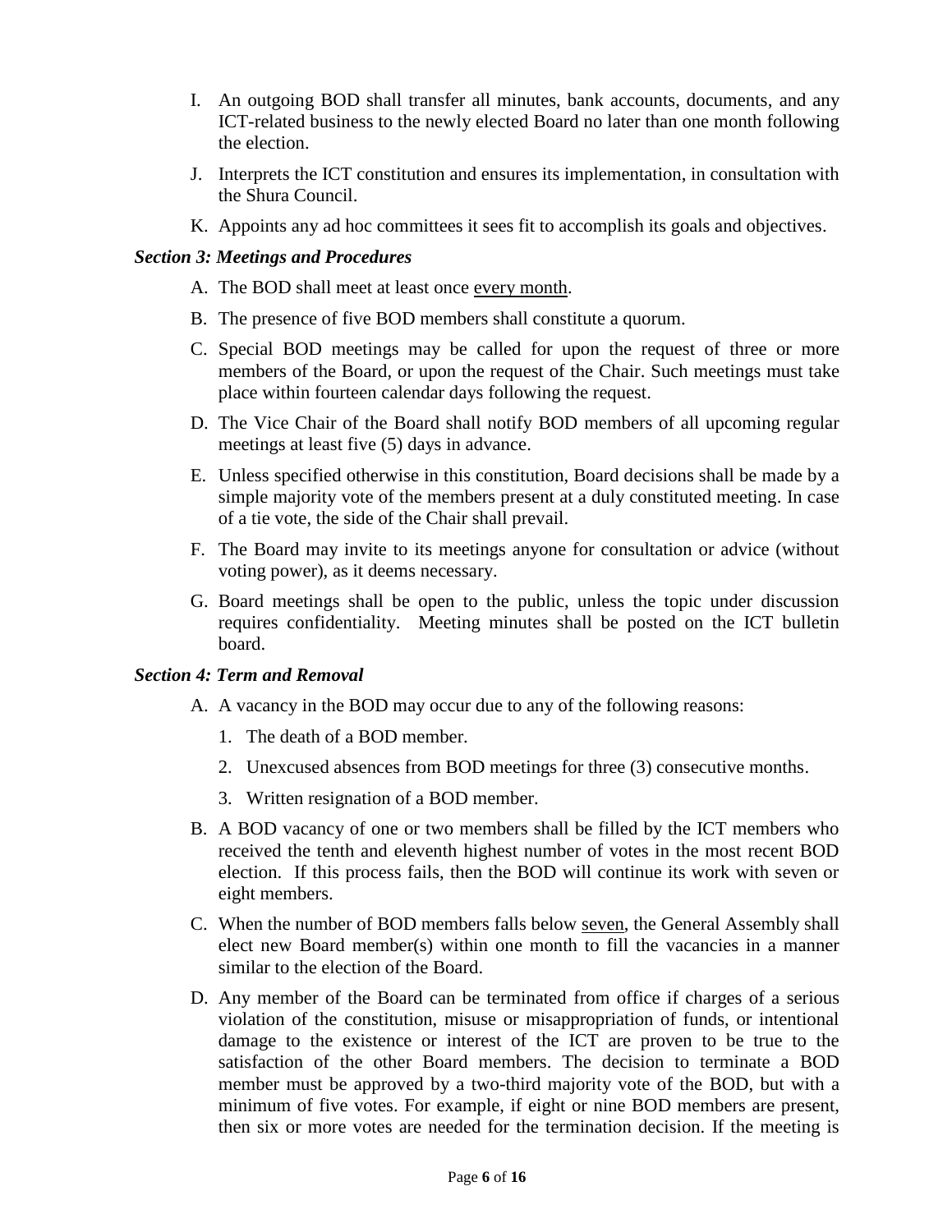attended by five, six, or seven members (with or without the BOD member in question), then at least five votes are needed for the termination decision. The vote to terminate a BOD member must be carried out by secret ballot during the Board meeting.

- E. During the termination process, the BOD member has the right to make one appeal before the Shura Council. The Shura Council's decisions shall be final and binding to all parties involved.
- F. The Shura Council may dissolve the BOD if it fails to meet for three consecutive months.

## *Section 5: Duties of the Board of Directors*

- A. The Chair of the Board shall:
	- 1. Convene and preside over the meetings of the Board.
	- 2. Implement the decisions made by the Board.
	- 3. Advise the Vice Chair on the preparation of the agenda for BOD meetings.
	- 4. Preside over General Assembly meetings.
	- 5. Co-sign checks with Treasurer and manage financial transactions related to ICT accounts (see Article VIII for details).
	- 6. Oversee all ad hoc committees formed by the BOD.
- B. The Vice Chair shall:
	- 1. Prepare the agenda for the Board meetings, in consultation with other Board members. The agenda must be distributed at least three days in advance.
	- 2. Assume the Chair's duties when the Chair is absent.
	- 3. Assist BOD members with their specific responsibilities, as needed.
- C. The Secretary shall:
	- 1. Maintain a record of board business, develop the official minutes of Board meetings, and assist the Chair and Vice Chair with duties as assigned.
	- 2. Be responsible for posting the minutes of all BOD meetings.
	- 3. Maintain and make available (upon request) to the BOD and Shura Council the ICT membership list.
- D. The Treasurer shall:
	- 1. Be responsible for all bookkeeping and financial transactions of the BOD.
	- 2. Submit reports of BOD financial transactions to the ICT accountant (CPA) on a regular basis.
	- 3. Provide financial reports and budget sheets to the BOD and Shura Council, quarterly and upon request. A summary of these reports shall be posted quarterly at the ICT and shall also be presented during General Assembly meetings.
	- 4. Co-sign checks with the Chair and manage financial transactions related to ICT accounts (see Article VIII for details).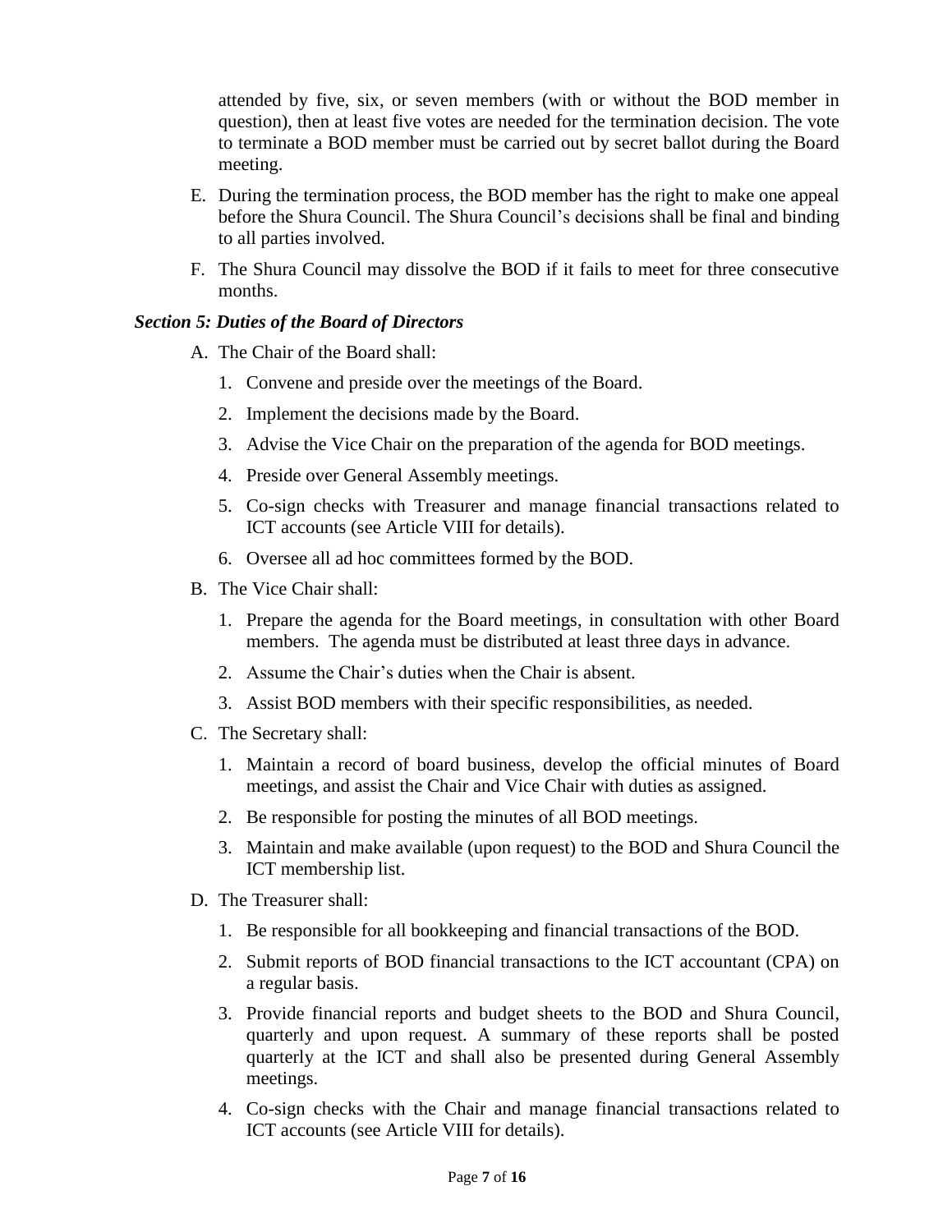- E. The Outreach and Public Relations Coordinator shall:
	- 1. Organize, in coordination with the ICT Imam, outreach activities for Muslim and non-Muslim organizations and institutions, including jails and prisons.
	- 2. Follow up with new Muslim converts, in coordination with the Imam.
	- 3. Oversee and support the ICT prison program.
	- 4. Identify the most appropriate spokespeople of the ICT with media and official authorities.
	- 5. Coordinate local and regional activities with Islamic national organizations.
- F. The Development Coordinator shall:
	- 1. Identify potential external funding opportunities for the ICT.
	- 2. Propose and lead fundraising initiatives for the ICT, in coordination with the Chair and the Imam.
	- 3. Strengthen relations between donors to the ICT and the BOD.
- G. The Education Coordinator shall:
	- 1. Oversee, in coordination with the Imam, all Islamic educational programs at the ICT.
	- 2. Oversee the Al-Huda School operations and report them to the BOD, in order ensure the interests of the ICT and the Muslim community are protected.
- H. The Youth and Social Coordinator shall:
	- 1. Coordinate youth programs, including but not limited to fieldtrips, camps, games, and sports activities.
	- 2. Coordinate ICT activities with national and international Islamic youth organizations.
	- 3. Propose and oversee ICT social activities such as picnics, wedding parties, and celebrations of religious holidays.
	- 4. Coordinate activities related to helping needy Muslims, including identifying Muslims who are eligible for *Zakat* or *Sadaqah*.
- I. The Special Activities Coordinator shall develop and propose new initiatives for the BOD that will fulfill the mission of the ICT, as expressed in its constitution.
- J. With the exception of the Chair, Vice Chair, Secretary, and Treasurer, the BOD is free to modify the roles and responsibilities of the five additional BOD members mentioned in the constitution in order to best serve the needs of the ICT.

#### *Section 6: Qualification of the Members of the Board of Directors*

Every member of the BOD must:

- A. Be a member of the ICT.
- B. Have resided in Tucson metropolitan area for at least three (3) years.
- C. Have a firm commitment to serve for the full term of the elected Board.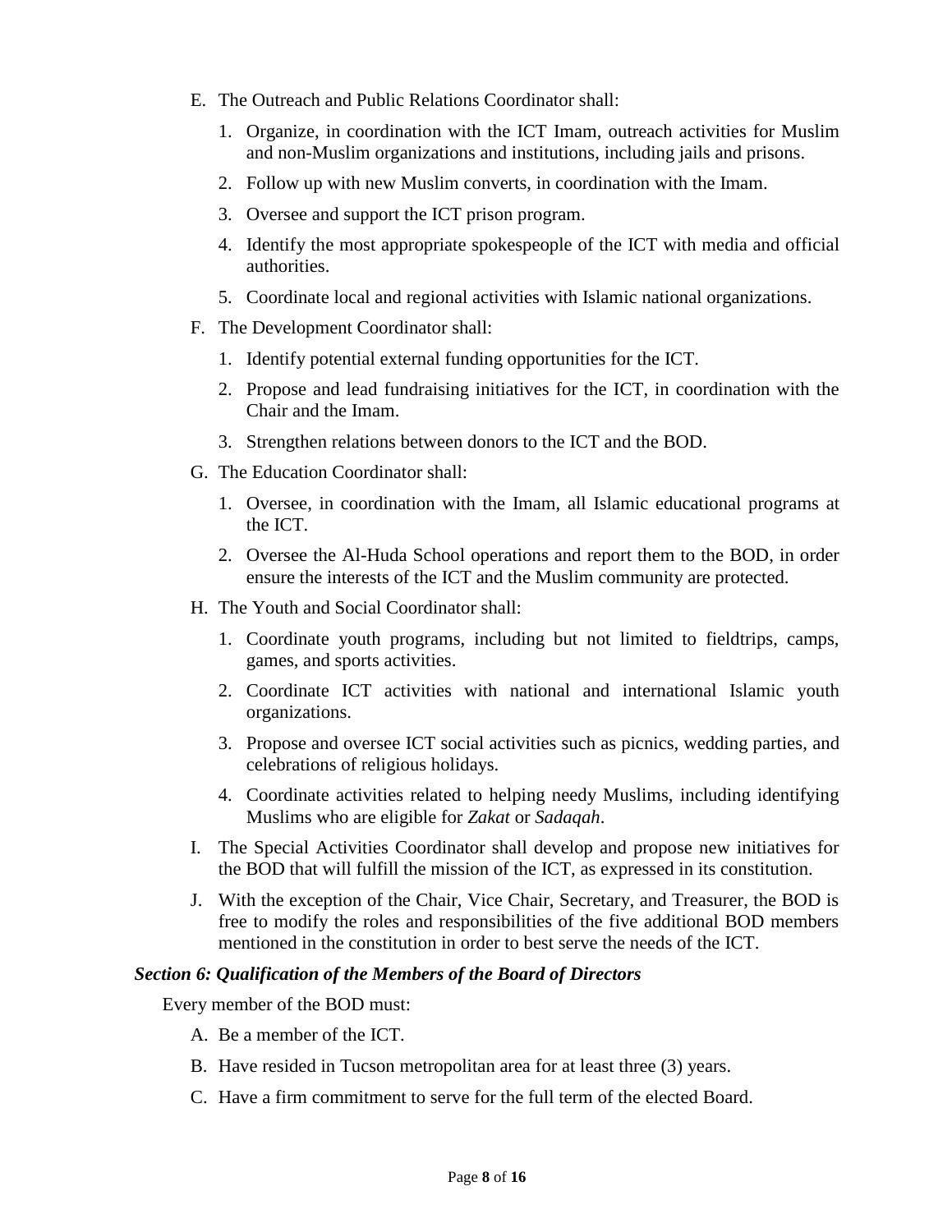- D. Be at least 21 years old, with the exception of the Chair, Vice Chair, Secretary, and Treasurer, all of whom must be at least 35 years old.
- E. Not be a paid ICT employee.
- F. Not be a member of the board of any other Islamic institution in southern Arizona.
- G. Be a citizen or Permanent Resident of the United States.

## **ARTICLE VII: THE SHURA COUNCIL**

#### *Section 1: Composition*

- A. The Shura Council shall consist of a minimum of 9 and a maximum of 15 members of the ICT.
- B. Members of the Shura Council are nominated by ICT members. Up to 15 nominations are approved by the BOD, with the goal of having the SC reflect the diversity of the Muslim community of Tucson.
- C. The Shura Council will select a new Chair and Vice Chair by secret ballot at its first meeting each year. They shall also designate one members as secretary.
- D. There are neither elections nor terms for members on the Shura Council.
- E. Should an SC member wish to resign from the committee, he or she should submit a letter in writing to the Secretary of the BOD, who will share it with the BOD and SC.
- F. Should the SC fall beneath 9 members, the General Assembly shall present nominations for additional SC member to the BOD for approval.

## *Section 2: Qualification of the Shura Council Members*

An SC member must:

- A. Be a member of the ICT in good standing.
- B. Be at least 50 years old.
- C. Have resided in Southern Arizona for at least three years.
- D. Not be a paid employee of the ICT.
- E. Not be a member of the ICT BOD or board of any other Islamic institution in southern Arizona.
- F. Be a citizen or Permanent Resident of the United States.

## *Section 3: Function*

The Shura Council shall:

- A. Hold meetings twice a year with the Chair, Vice Chair, Secretary, and Treasurer of the BOD.
- B. Consult with the BOD regarding the annual budget proposal.
- C. Mediate between the BOD and ICT employees prior to any ICT employee's contract being terminated.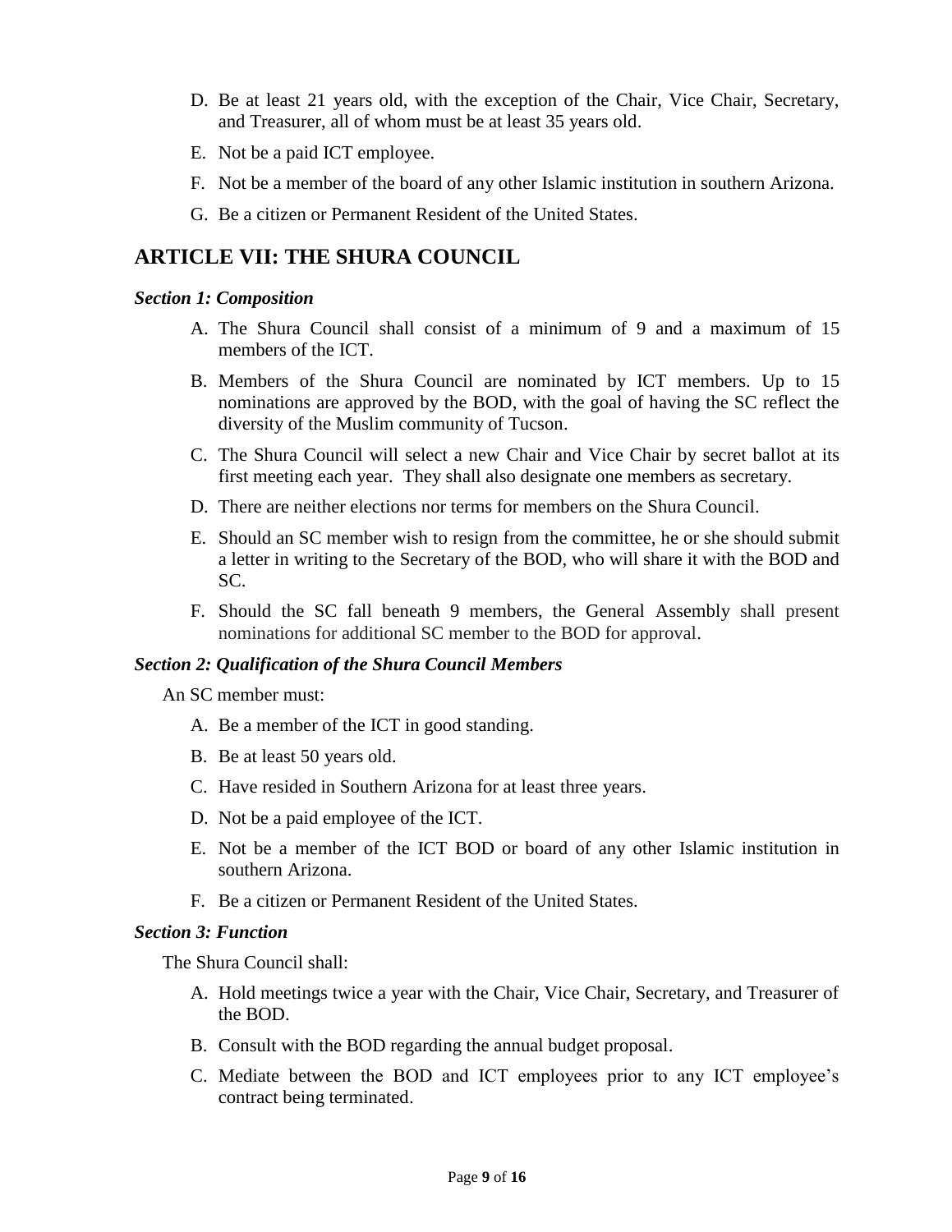- D. Mediate between members of the BOD when necessary. If mediation fails and two-thirds of the SC vote to dissolve the BOD, the BOD is dissolved and elections for a new BOD must be held within a month.
- E. Dissolve the BOD if it fails to meet for three consecutive months.
- F. Assume control over the ICT and its assets, in the event that the BOD resigns collectively or is dissolved, until elections are held, within one month, for a new BOD.
- G. Interpret the ICT constitution and ensure its implementation, in consultation with the BOD.
- H. SC decisions are reached by a simple majority vote. In the case of a tie vote, the side of the one presiding over the meeting shall prevail.

# **ARTICLE VIII: FINANCES**

## *Section 1: Annual Budget*

- A. The BOD shall prepare an annual budget for the ICT, in consultation with the Shura Council.
- B. The annual budget shall be presented by the BOD to the General Assembly.
- C. The fiscal year shall be from January 1 through December 31.

### *Section 2: Income*

- A. The ICT shall be a 501(c)(3) non-profit organization and shall abide by all pertinent IRS rules.
- B. Contributions, donations, sales (e.g. books, tapes), and rentals are some of the income sources of the ICT.
- C. The BOD may accept any contribution for any ICT project in any form from any source, in manner that is consistent with the purpose of the ICT and the principles of Islam, and in compliance with U.S. Laws.

#### *Section 3: Bank Accounts*

The ICT shall maintain the following interest-free bank accounts:

- A. *Construction/project-related accounts*, which consist of:
	- 1. Campus View Waqf account.
	- 2. ICT Waqf account.
	- 3. Al-Huda School Waqf account.
- B. *Expense accounts*, which consist of:
	- *1. General Expense Account*: This account shall be used primarily to support the ICT operational expenses, including but not limited to utility bills, previously planned and budgeted maintenance projects, ICT employees' salaries, payroll taxes, the ICT Weekend School, cemetery/burial expenses, etc. Income sources for this account include, but are not limited to, Friday collection, the Campus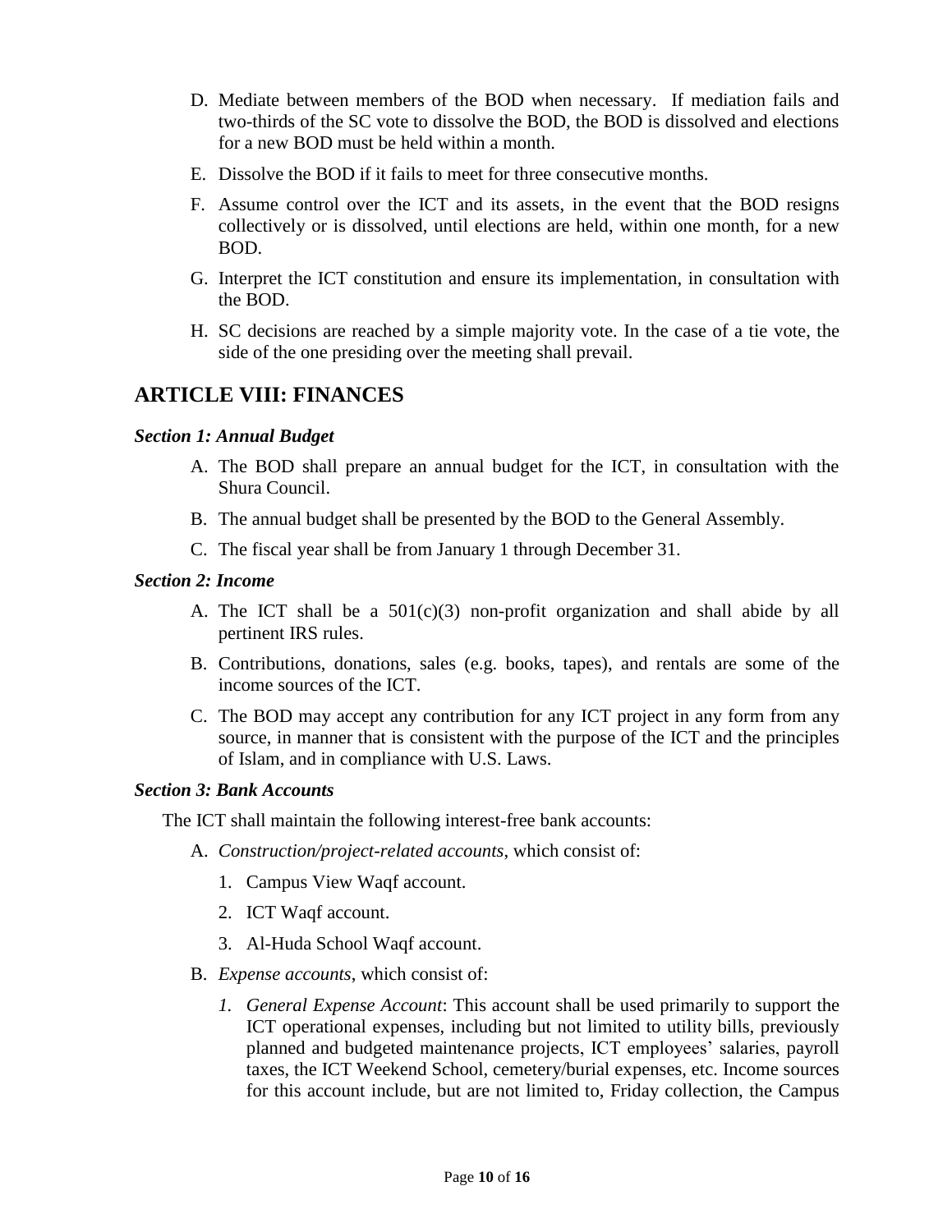View Waqf account, as well as donations specifically designated to ICT expenses (charities excluded).

- *2. Zakah Account*: This account is intended solely for *Zakah* charity and shall not be mixed with other expenses.
- *3. Sadaqah Account*: This account is used for charity that is not explicitly designated as *Zakah*.
- *4. Al-Huda School Expense Account*. This account shall be managed by Al-Huda School Committee and the School Principal, according to the bylaws of Al-Huda School and the guidelines of this constitution.
- C. Other accounts may also be established by the BOD on a need basis.

### *Section 4: Authorization of Expenditures*

- A. Only the BOD is authorized to make transactions to and from the ICT accounts, with the exception of the Al-Huda School Expense Account, which shall be managed by Al-Huda School Committee and the School Principal.
- B. Expenditures or income related to real-estate transactions and construction projects must be approved by two-thirds of the voting members of the General Assembly.
- C. Expenditures not related to real-estate transactions and construction projects (including maintenance, up-keeping, etc.), over \$50,000 per project, must be approved by a two-third majority vote of the General Assembly. Expenditures between \$25,000 and \$50,000 shall require consultation with the SC.
- D. Checks made from these accounts must be signed by the Chair and Treasurer of the BOD. In the absence of either one of them, the Vice Chair may sign in their place.

## *Section 5: Accounts Management/Reconciliation*

- A. All ICT accounts shall be reconciled on a semi-annual basis by a CPA, and prior to any election of a new BOD.
- B. All accounts must be administered such that they never fall below the minimum balance required by the bank.
- C. With the exception of the *Zakah* and *Sadaqah* accounts, transfer of funds across various accounts is permissible, subject to the guidelines of this constitution.
- D. Transaction summary of every account shall be made public and shall be posted at the ICT on a quarterly basis.

# **ARTICLE IX: ELECTION OF THE BOARD OF DIRECTORS**

#### *Section 1:*

- A. Election of the BOD shall be held once every three years on the last Friday of March.
- B. The Shura Council shall nominate five ICT members to form an election committee. One of the five members shall be designated as the committee chair.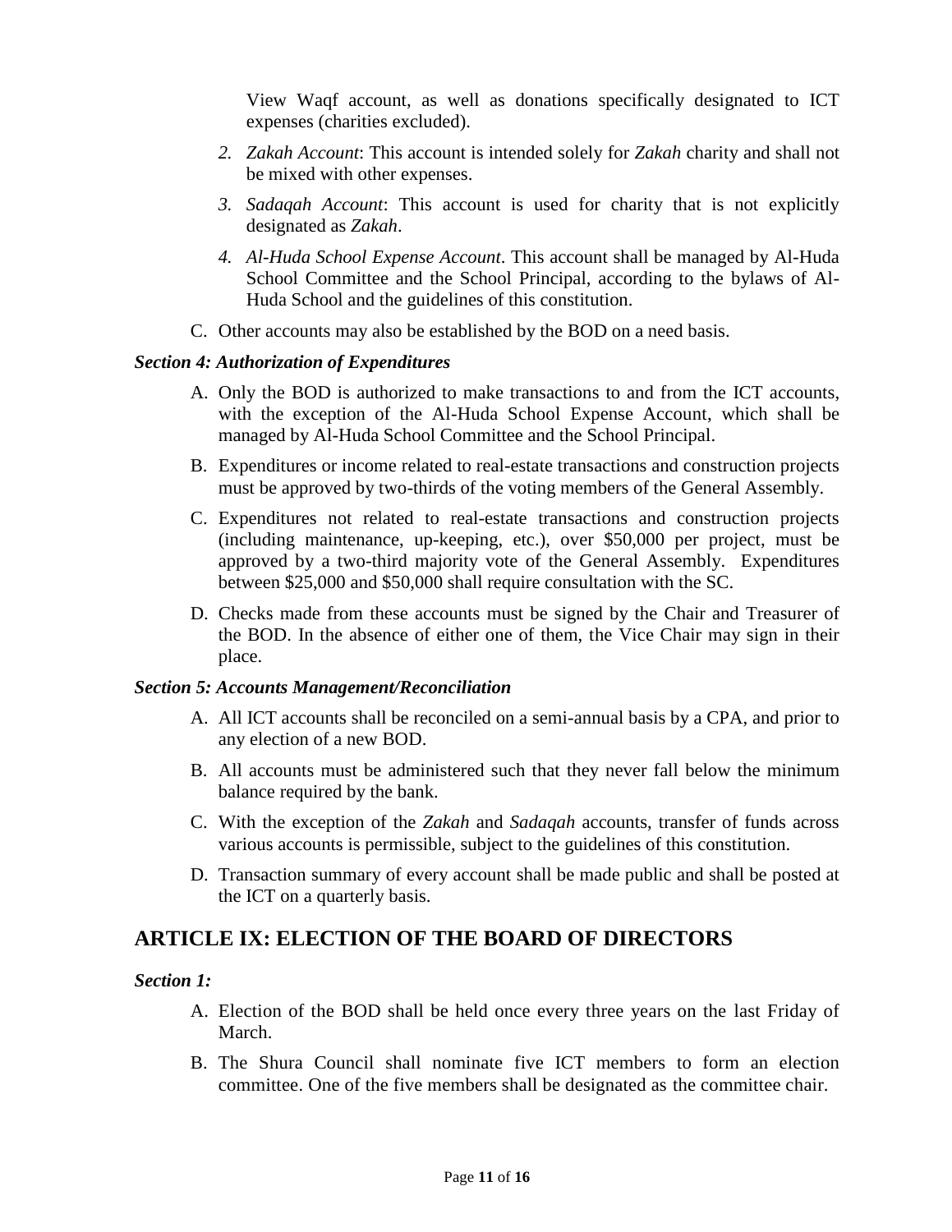C. The process of forming an Election Committee shall start in February of the election year.

### *Section 2: Election Committee Responsibilities*

The Election Committee shall

- A. Acquire a list of ICT voting members from the Secretary of the BOD.
- B. Announce the time, date, and place for the elections, at least four weeks in advance. The announcement shall be made after each Friday prayer and shall be posted online and on the bulletin board at the ICT.
- C. Invite nominations for candidacy and announce a two-week deadline for accepting nominations. Only ICT voting members have the right to nominate. To be put on ballot, a nominee must receive at least two valid nominations.
- D. Examine the nominations and ensure that they meet the election guidelines of the ICT, as described in this constitution.
- E. Contact eligible nominees to get their consent.
- F. Announce and post the names of eligible nominees on the bulletin board at least one week before the elections day.
- G. Members of the Election Committee shall not accept nominations to any BOD position.
- H. The Election Committee shall not communicate to anyone information that may influence the nomination or election process.

### *Section 3: Election Process*

- A. Each voting member shall acquire only one official ballot from the Election Committee and shall cast his/her vote immediately before leaving the voting area.
- B. Proxy voting is not allowed.
- C. Members of the Election Committee shall not campaign in favor of or against any nominee.
- D. Members of the Election Committee shall have the right to vote.
- E. Election shall be done by secret ballot.
- F. The counting of ballot shall take place immediately after all ballots are cast. Any member of the ICT may be present during the counting process.
- G. The Election Committee shall announce the results of the election as soon as the counting is done.
- H. The nine candidates who receive the highest numbers of votes shall be the elected members of the BOD.
- I. In case of a tie that would affect the election results, the chair of the Election Committee shall conduct a drawing among the two and the winner shall be the ninth member.
- J. Elections shall take place at the ICT between *Duhr* prayer and *Isha* prayers.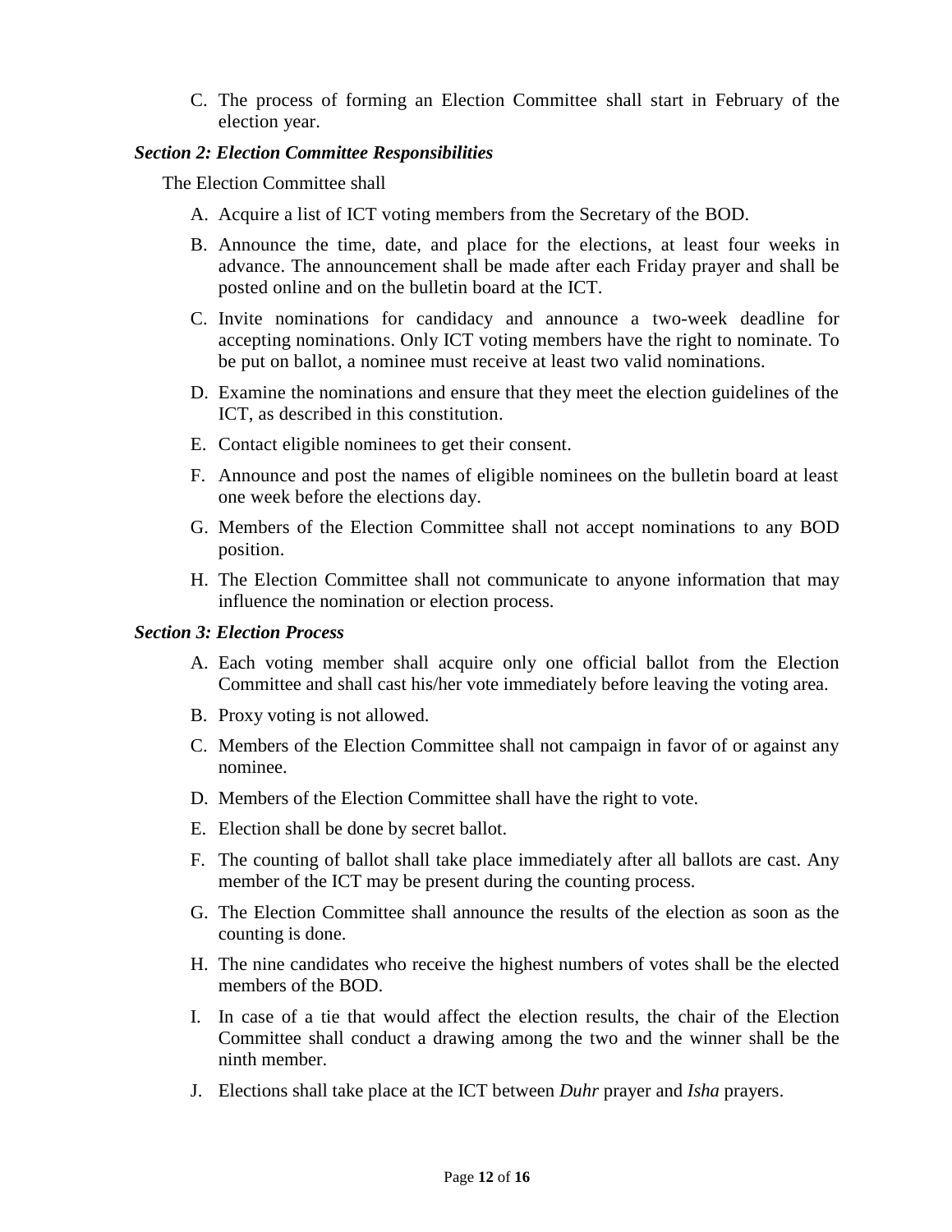# **ARTICLE X: IMAM OF THE ICT**

- A. The Imam is the sole and final religious authority at the ICT.
- B. The Imam's responsibilities include preparing and delivering the Friday sermons in English, assigning other speakers during his absence, and coordinating all religious activities at the ICT as specified in his contract.
- C. The Imam may delegate at his discretion any of his duties during his absence.
- D. No religious activity shall be conducted at the ICT without the permission of the Imam.
- E. The Imam may attend BOD meetings as a non-voting member.
- F. In case of conflicts between BOD members and the Imam, the Shura Council shall mediate.
- G. The BOD shall conduct an annual job performance evaluation of the Imam. The evaluation findings must be communicated in writing to the Imam and Shura Council, with a recommendation for contract renewal, salary adjustment if necessary, or identification of concerns.
- H. If there are concerns, the Imam shall be given a chance to discuss them with BOD and develop a plan to address them over an agreed-upon period of time. During this period the Imam's contract should be temporarily extended.
- I. At the end of this agreed-upon period, the BOD shall re-evaluate the Imam's performance and make a written final recommendation for renewal or termination of contract, to be shared with the Imam and the Shura Council.

# **ARTICLE XI: AMENDMENT**

## *Section 1:*

Proposals for amendments of the Constitution can be made in one of the following ways:

- A. The BOD or SC may propose an amendment to the constitution. Such a proposal must be approved by a simple majority of the BOD or SC before being considered by the General Assembly.
- B. Any group of ICT voting members may propose an amendment by submitting a petition that is signed by at least one-fifth of the voting members of the ICT but no less than thirty voting members. The petition must be submitted to the secretary of the BOD.
- C. The BOD shall form an ad-hoc constitutional amendment committee to study the proposal(s) and articulate the amendment(s).

## *Section 2:*

Proposals for amendments that satisfy Section 1 above shall be posted on the ICT bulletin board at least two weeks before the General Assembly meeting.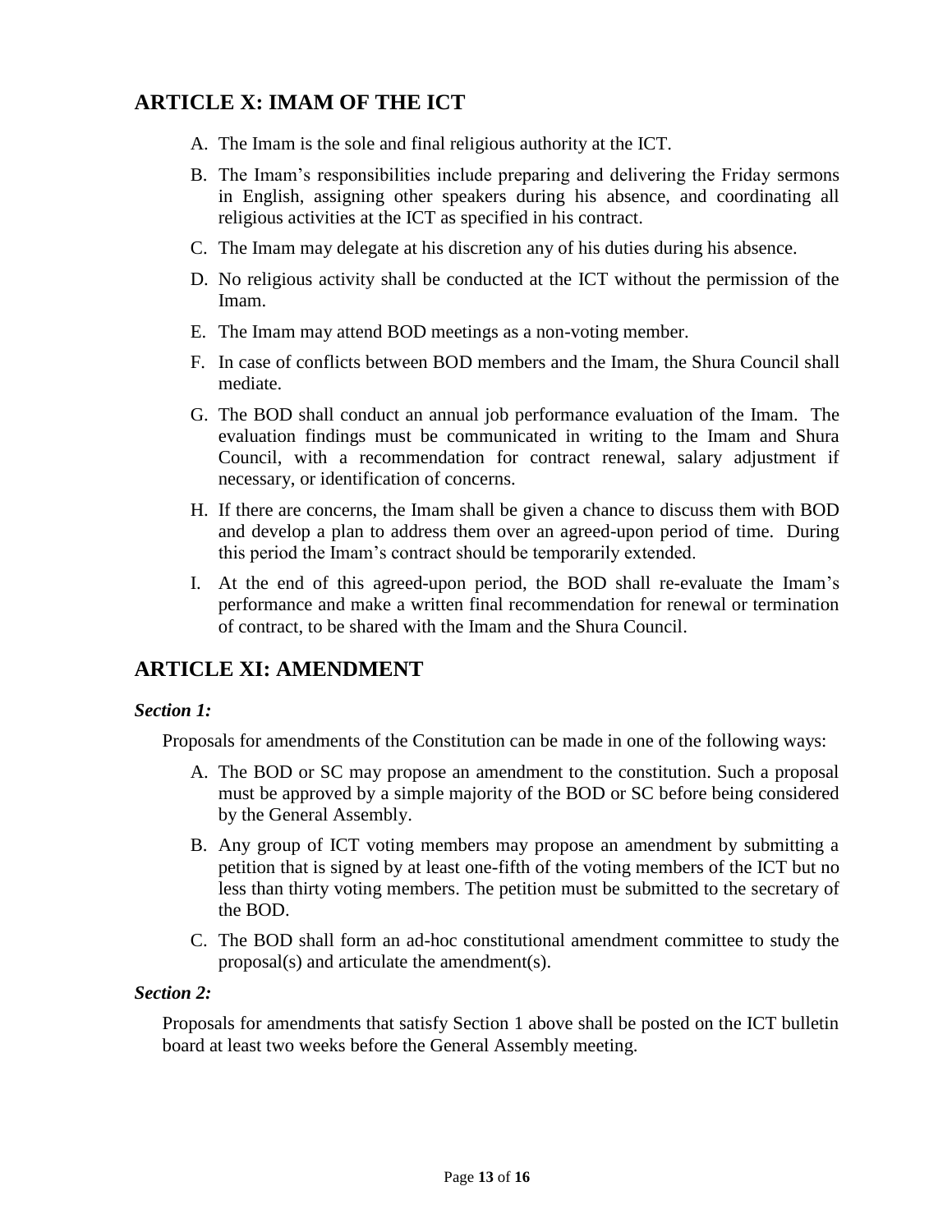## *Section 3:*

The quorum requirement for voting on amendments shall be according to Article V, Section 2 of this constitution. An affirmative vote by two-thirds of the members' present is required for the adoption of any amendment to the constitution.

# **ARTICLE XII: DISSOLUTION**

Dissolution of the ICT shall be affected in accordance with the Trust Declaration Agreement between the ICT (as beneficiary) and North American Islamic Trust Inc. (as trustee).

# **ARTICLE XIII: ADOPTION, ENFORCEMENT AND INTERPRETATION OF THE CONSTITUTION**

## *Section 1*

The Constitution shall be adopted and enforced effective immediately after it has been approved by the General Assembly and shall supersede any and all Constitutions previously in effect.

## *Section 2*

In case of ambiguity regarding the interpretation of any provision of the Constitution or possible conflict between two or more of its provisions, the Shura Council and the BOD will be asked to clarify such ambiguities or resolve the constitutional conflict.

# **ARTICLE XIV: CODE OF CONDUCT**

## *Section 1*

All people attending the ICT shall conduct themselves according to Islamic manners. They shall refrain from raising their voices and from speaking offensively about anyone.

## *Section 2*

ICT leadership (BOD and SC) shall exercise proper respect when dealing with ICT members. BOD and SC members must not show any favoritism based on class, clout, or status. Reasonable questions and requests by ICT members from the ICT leadership must be honored and answered in a timely fashion.

## *Section 3*

No one other than the BOD has the authority to distribute literature or sponsor gatherings on the grounds of the ICT or at any activity organized by the ICT without the prior written consent of the BOD.

## *Section 4*

Any person who wishes to speak to the Jama'ah (Assembly) or make an announcement after the Friday prayer shall seek the approval of the BOD.

## *Section 5*

All people attending the ICT shall comply with the following dress code:

A. A Muslim shall enter the Mosque wearing clothes according to Islamic teachings.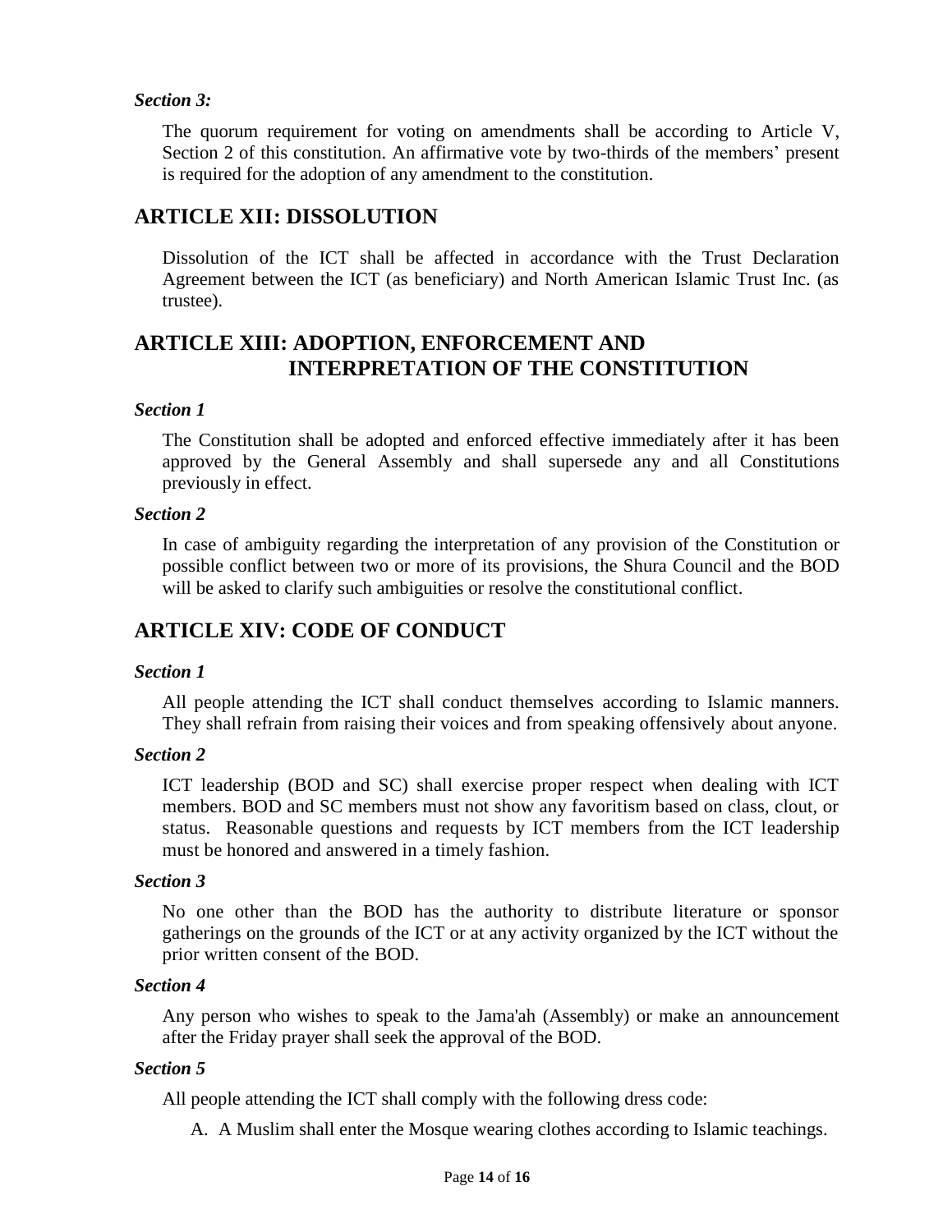B. Non-Muslim guests and visitors shall be made aware of the ICT dress code and shall be asked by BOD members or the office staff to exercise modesty while at the Masjid.

### *Section 6*

In the event that the BOD becomes aware of any violations of the code of conduct set forth herein, the BOD shall implement one or more of the following disciplinary actions at its discretion:

- A. Advise the person.
- B. Terminate the person's membership if the advice is ignored, following Article IV, Section 3 of this constitution.
- C. As a last resort, the violator may be barred from the grounds of the ICT.

### *Section 7*

Visitors and speakers from abroad or outside the membership of the ICT do not necessarily represent the policies or the positions of the ICT.

# **ARTICLE XV: STANDING ORDER**

All meetings shall be conducted according to Islamic etiquette (*adab*). Statements, questions, or motions that conflict with the fundamental laws and principles of Islam shall not be permitted during the General Assembly.